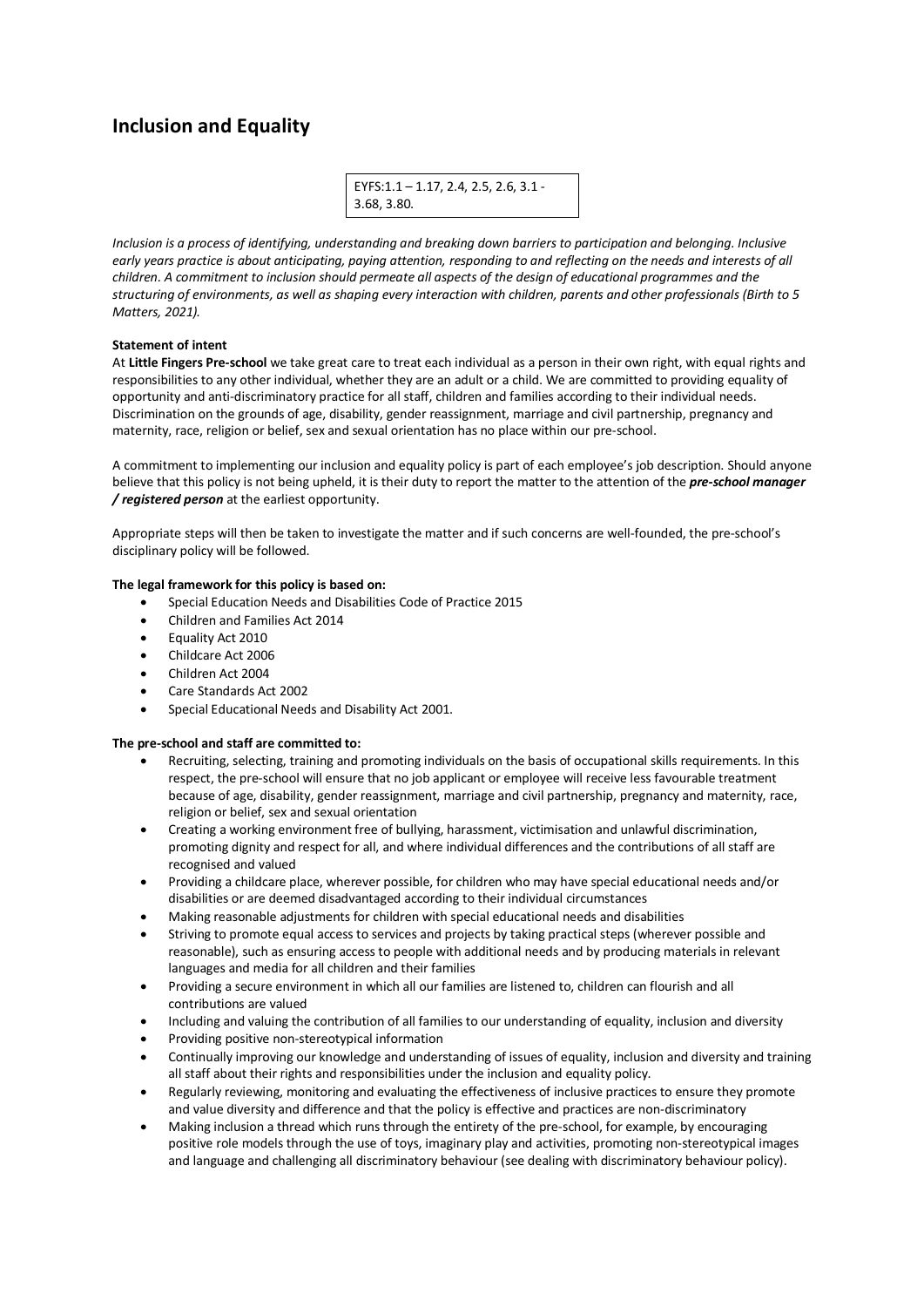### **Admissions/service provision**

The pre-school is accessible to all children and families in the local community and further afield through a comprehensive and inclusive admissions policy.

The pre-school will strive to ensure that all services and projects are accessible and relevant to all groups and individuals in the community within targeted age groups.

#### **Recruitment**

Recruitment, promotion and other selection exercises such as redundancy selection will be conducted on the basis of merit, against objective criteria that avoids discrimination. Shortlisting will be done by more than one person, where possible.

All members of the selection group are committed to the inclusive practice set out in this policy and will have received appropriate training in this regard.

Application forms are sent out along with a copy of the equal opportunities monitoring form. Application forms do not include questions that potentially discriminate on the grounds specified in the statement of intent.

Vacancies are generally advertised to a diverse section of the labour market. Advertisements avoid stereotyping or using wording that may discourage particular groups from applying.

At interview, no questions are posed which potentially discriminate on the grounds specified in the statement of intent. All candidates are asked the same questions and members of the selection group will not introduce nor use any personal knowledge of candidates acquired outside the selection process. Candidates are given the opportunity to receive feedback on the reasons why they were not successful.

We may ask questions (Under the Equality Act 2010) prior to offering someone employment in the following circumstances:

- To establish whether the applicant will be able to comply with a requirement to undergo an assessment (i.e. an interview or selection test)
- Too establish whether the applicant will be able to carry out a function that is intrinsic to the work concerned
- To monitor diversity in the range of people applying for work
- To take positive action towards a particular group for example offering a guaranteed interview scheme
- You require someone with a particular disability because of an occupational requirement for the job.

The national College for Teaching and Leadership provides further guidance specific to working with children, which we follow:

*Providers have a responsibility to ensure that practitioners have the health and physical capacity to teach and will not put children and young people at risk of harm. The activities that a practitioner must be able to perform are set out in the Education (Health Standards England) Regulations 2003. Providers are responsible for ensuring that only practitioners who have the capacity to teach remain on the staff team.*

*People with disabilities or chronic illnesses may have the capacity to teach, just as those without disabilities or medical conditions may be unsuitable to teach. Further information on training to teach with a disability is available from the DfE website.*

*Successful applicants offered a position may be asked to complete a fitness questionnaire prior to commencing the programme. Providers should not ask all-encompassing health questions, but should ensure that they only ask targeted and relevant health-related questions, which are necessary to ensure that a person is able to teach.*

### **Staff**

It is our policy not to discriminate in the treatment of individuals. All staff are expected to co-operate with the implementation, monitoring and improvement of this and other policies. They are expected to challenge language, actions, behaviours and attitudes which are oppressive or discriminatory on the grounds specified in this policy and recognise and celebrate other cultures and traditions. All staff are expected to participate in equality and inclusion training. Staff will follow the 'Dealing with Discriminatory Behaviour' policy where applicable to report any discriminatory behaviours observed.

### **Training**

The pre-school recognises the importance of training as a key factor in the implementation of an effective inclusion and equality policy. All new staff receive induction training including specific reference to the inclusion and equality policy. The pre-school strives towards the provision of inclusion, equality and diversity training for all staff on an annual basis.